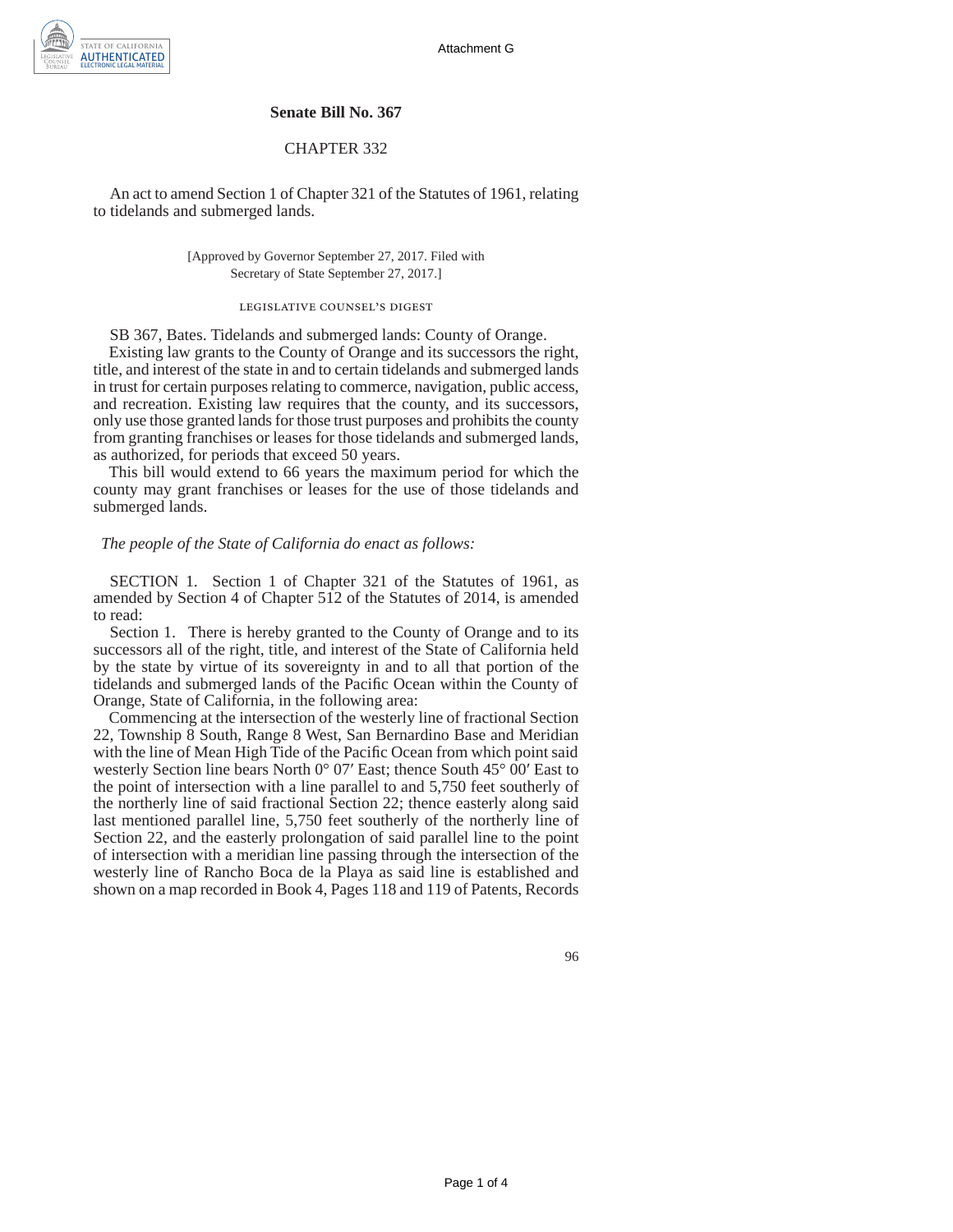(a) That these lands shall be used by the county, and its successors, only for the establishment, improvement, and conduct of a harbor, and for the construction, maintenance, and operation thereon of wharves, docks, piers, slips, quays, and other utilities, structures, facilities, and appliances necessary or convenient for the promotion and accommodation of commerce and navigation, and for recreational use, public park, parking, highway, playground, and business incidental thereto; and the county, or its successors, shall not, at any time, grant, convey, give, or alien these lands, or any part thereof, to any individual, firm, or corporation for any purposes whatever; provided, that the county, or its successors, may grant franchises thereon for limited periods, but in no event exceeding 66 years, for wharves and other public uses and purposes and may lease these lands, or any part thereof, for limited periods, but in no event exceeding 66 years, for purposes consistent with the trust upon which these lands are held by the State of California, and with the requirements of commerce and navigation at the harbor, and collect and retain rents from these leases.

(b) That these lands shall be improved by the county without expense to the state, and shall always remain available for public use for all purposes of commerce and navigation, and the State of California shall have at all times, the right to use, without charge, all wharves, docks, piers, slips, quays, and other improvements and facilities constructed on these lands, or any part thereof, for any vessel or other water or aircraft, or railroad, owned or operated by the State of California.

(c) That in the management, conduct, or operation of the harbor, or of any of the utilities, structures, appliances, or facilities mentioned in subdivision (a), no discrimination in rates, tolls, or charges or in facilities for any use or service in connection therewith shall ever be made, authorized, or permitted by the county or its successors.

(d) There is hereby reserved, however, in the people of the State of California the absolute right to fish in the waters of the harbor with the right of convenient access to the waters over these lands for these purposes.

(e) There is hereby excepted and reserved to the State of California all deposits of minerals, including oil and gas, in the land, and to the State of California, or persons authorized by the State of California, the right to prospect for, mine, and remove deposits from the land.

(f) The lands herein described are granted subject to the express reservation and condition that the state may at any time in the future use these lands or any portion thereof for highway purposes without compensation to the county, its successors or assigns, or any person, firm, or public or private corporation claiming under it, except that in the event improvements have been placed upon the property taken by the state for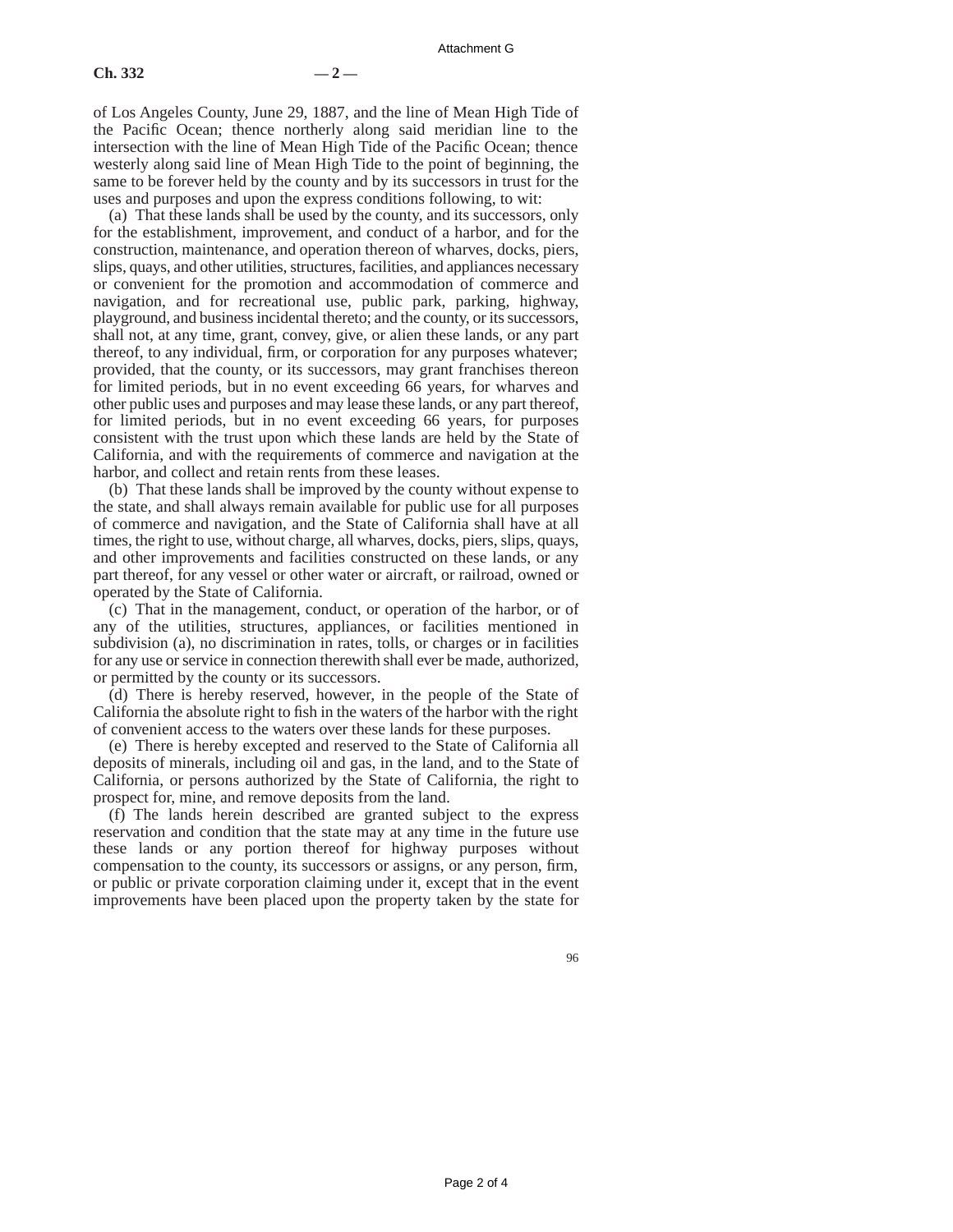these purposes, compensation shall be made to the person entitled thereto for the value of his or her interest in the improvements taken or the damages to the interest.

(g) That within 10 years from the effective date of this act these lands shall be substantially improved by the county without expense to the state, and if the State Lands Commission determines that the county has failed to improve these lands as herein required, all right, title, and interest of the county in and to all lands granted by this act shall cease and these lands shall revert and vest in the state.

(h) (1) That any funds derived from the management, conduct, or operation of the lands described in this section shall be used within the geographic boundary of the lands for purposes consistent with subdivision (a).

(2) Notwithstanding paragraph (1), funds derived from the management, conduct, or operation of these lands may also be expended on state-owned tidelands and submerged lands, outside the geographic boundary of these lands within the County of Orange and southeasterly of the southern city limits of the City of Laguna Beach, to fund the portion of the Dana Point Branch of the Orange County Harbor Patrol that provides direct protection for public health, safety, and security relating to navigation and other public trust uses on state-owned tidelands and submerged lands.

(i) (1) Notwithstanding subdivision (h), any funds derived from the management, conduct, or operation of the lands described in this section may be used to purchase, lease, or otherwise acquire real property necessary for or incidental to the development and operation of a harbor and that property shall be held as an asset of the trust and used for purposes consistent with the trust grant.

(2) If the real property that is proposed to be purchased, leased, or acquired is adjacent to the geographic boundary of the lands, the county, or its successors, shall give written notice of the proposed expenditure to the State Lands Commission at least 90 days before purchasing, leasing, or acquiring the real property in excess of one hundred thousand dollars (\$100,000), but not more than five hundred thousand dollars (\$500,000). Expenditures in excess of five hundred thousand dollars (\$500,000) for real property adjacent to the geographic boundary of those lands shall not be made unless the State Lands Commission approves the expenditure pursuant to Chapter 2 (commencing with Section 6701) of Part 2 of Division 6 of the Public Resources Code. For the purpose of this subdivision, "adjacent" means adjoining or separated by a street or road.

(3) If the real property that is proposed to be purchased, leased, or acquired is not adjacent to the geographic boundary of the lands, the county, or its successors, shall give written notice of the proposed expenditure to the State Lands Commission at least 90 days before purchasing, leasing, or acquiring the real property not to exceed fifty thousand dollars (\$50,000). Expenditures in excess of fifty thousand dollars (\$50,000) for real property not adjacent to the geographic boundary of those lands may not be made unless the State Lands Commission approves the expenditure pursuant to